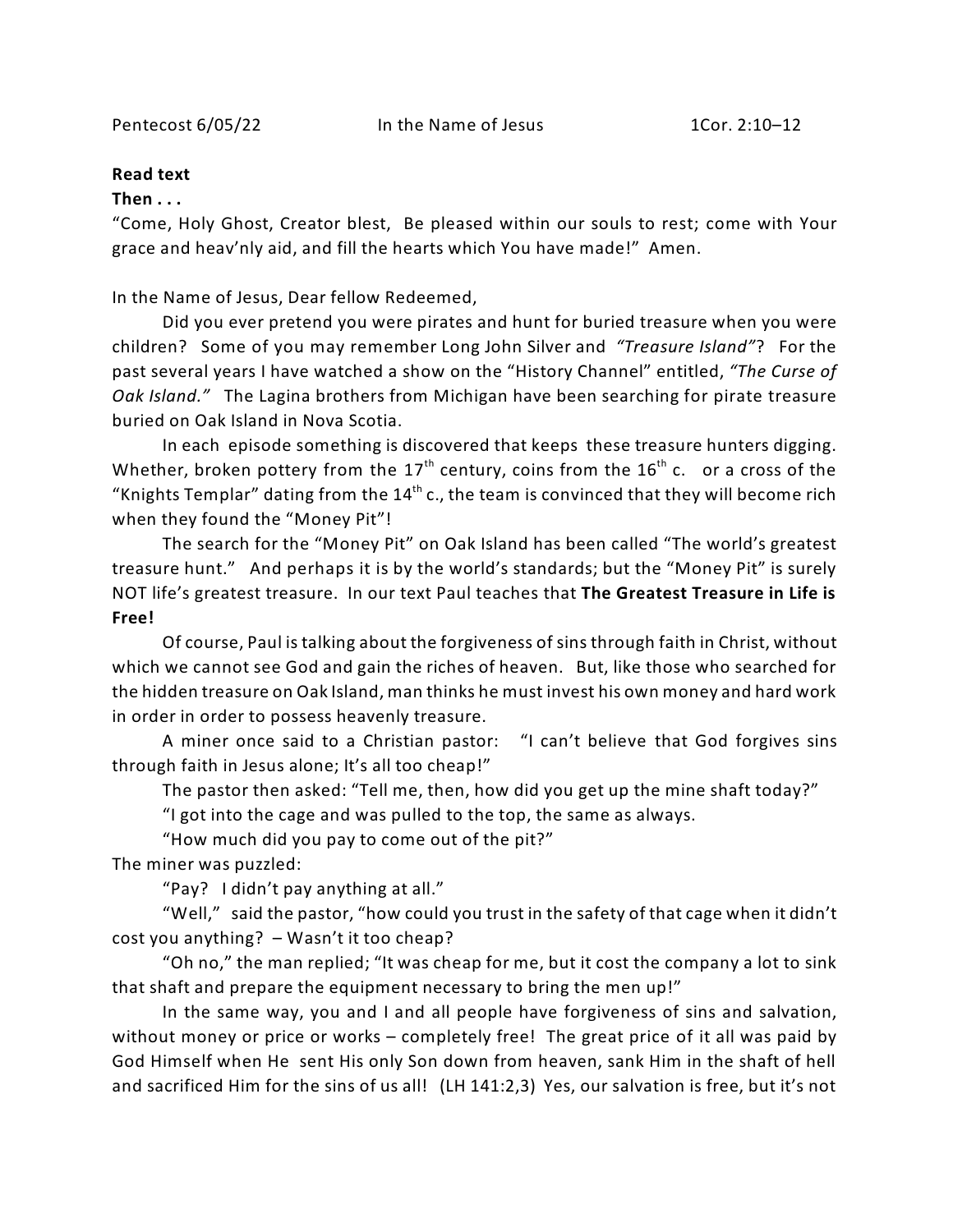cheap!

How may we answer those who argue from human reason that the Gospel of Christ seems too cheap to be trusted for their salvation? We might say: "What did you pay to be born into this world, to breathe, or see, or speak, or think, or hear, or walk, and enjoy the wonderful things of creation that surround you today? Nothing! Right? So, why do you think that you must work and pay your own way in order to have the forgiveness of sins? I tell you the truth: **The Greatest Treasure is Free!**

I.

Not a bad argument is it? It may get our friend to stop and think; but no argument from human reason will ever convince him that the forgiveness of sins is a free gift through faith in Christ alone. Why is that? Because this truth is not known through the spirit of this world, as Paul says. **The fallen spirit of this world by which man operates cannot dig down to the "deep things of God."** 

The superficial "spirit of this world" is characterized by human PRIDE. As it rummages on the surface of this world for the truth about God, it always imagines God in man's image. Instead of saying with Samuel, "Speak, Lord, for your servant hears," the worldly spirit says, "Hear, Lord, for your servant speaks!"

This is the proud spirit that instructs and influences the whole world. People naturally say: "I've earned everything by the sweat of my brow!" When the seeds they sow produce good fruit and the job they perform brings the goods they desire, they conclude that God must be happy with them, . . . or they don't think of Him at all!

It doesn't occur to the mind of the worldly spirit that his efforts have produced good things only because God continues to bless and preserve His sinful creatures, so that they will consider His goodness toward them. As long as the invisible God continues to bless his life with material things, natural man will try to take the credit, and despise the goodness and mercy of God.

Yet these same superficial "seers" of God have all kinds of opinions about God. Have you ever noticed that? They have read more books than you have about who God is and how He is supposed to deal with man. If anyone will listen, these "know-it-alls" will be happy to set forth God in their own image, according to their own way of thinking.

However, if you really listen, you will see that FEAR characterizes this worldly spirit. Like the little child who often covers his deepest fears with all kinds of excuses and stories, so "the spirit of this world" will set forth opinions about God that seek to justify itself before Him, because it is AFRAID.

It's afraid that the works it has done may NOT be sufficient to escape the eternal punishment that is coming at the hands of an almighty and holy God! The spirit of this world which lives in all people by nature, boasts and blabbers about God; but it cannot know His depths, His true nature, or His plan for the salvation of sinners. **Thanks be to God the Holy Spirit that you and I have NOT received the spirit of this world!**